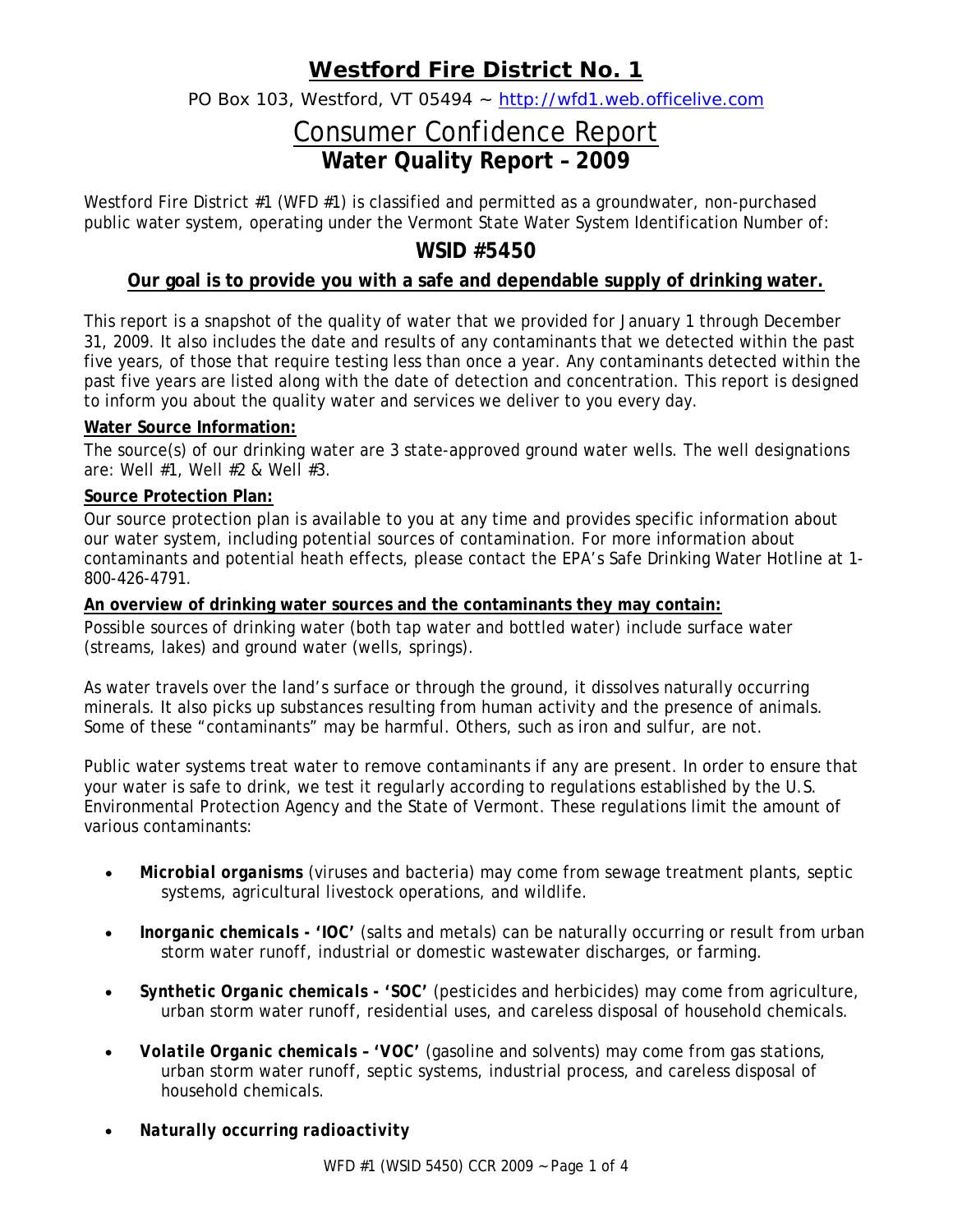# **WATER QUALITY DATA**

### **Terms and Abbreviations:**

In the following tables you may find terms you might not be familiar with. To help you better understand these terms we have provided the following definitions:

**Maximum Contamination Level Goal (MCLG):** The level of a contaminant in drinking water below which there is no known or expected risk to health. MCLG's allow for a margin of safety.

**Maximum Contamination Level (MCL):** The highest level of a contaminant that is allowed in drinking water. MCL's are set as close to the MCLG's as feasible using the best available treatment.

**Maximum Residual Disinfectant Level Goal (MRDLG):** The level of a drinking water disinfectant below which there is no known or expected risk to health. MRDLG's do not reflect the benefits of disinfectants in controlling microbial contaminants.

**Maximum Residual Disinfectant Level (MRDL):** The highest level of a disinfectant allowed in drinking water. Addition a disinfectant may help control microbial contaminants.

**Action Level:** The concentration of a contaminant, which, if exceeded, triggers treatment or other requirements, which a water system must follow.

**90th Percentile:** Ninety percent of the samples are below the action level. (Nine of ten sites sampled were at or below this level).

**Treatment Technique (TT):** A process aimed to reduce the level of a contaminant in drinking water.

**Parts per million (ppm) or Milligrams per liter (mg/l):** (one penny in ten thousand dollars)

Parts per billion (ppb) or Micrograms per liter ( $\mu$ g/l): (one penny in ten million dollars)

**Picocuries per liter (pCi/L):** a measure of radioactivity in water

**Nephelometric Turbidity Unit (NTU):** NTU is a measure of the clarity of water. Turbidity in excess of 5 NTU is just noticeable to an average person.

**Running Annual Average (RAA):** Annual Level of Disinfection By-products (i.e. chlorination)

**N/A:** Not applicable

The table(s) below lists all the drinking water contaminants that were detected during the 2009 calendar year. It also includes the date and results of any contaminants that we detected within the past five years, of those which require testing less than once a year. The presence of these contaminants in the water does not necessarily show that our water poses a health risk.

## **Violation(s) that occurred during Calendar Year 2009**

| Туре                                    | Category | Analysis | <b>Compliance Period</b> |  |  |  |  |  |
|-----------------------------------------|----------|----------|--------------------------|--|--|--|--|--|
| No Violations During Calendar Year 2009 |          |          |                          |  |  |  |  |  |

We are required to monitor our drinking water for specific contaminants on a regular basis. Results of regular monitoring are an indicator of whether or not our drinking water meets health standards. The table above indicates any drinking water violations we incurred during 2009. A failure to perform required monitoring means we cannot be sure of the quality of our water during that time in which we did not perform required monitoring. WFD #1 has an excellent history of adhering closely to the rules & regulations regarding required water testing.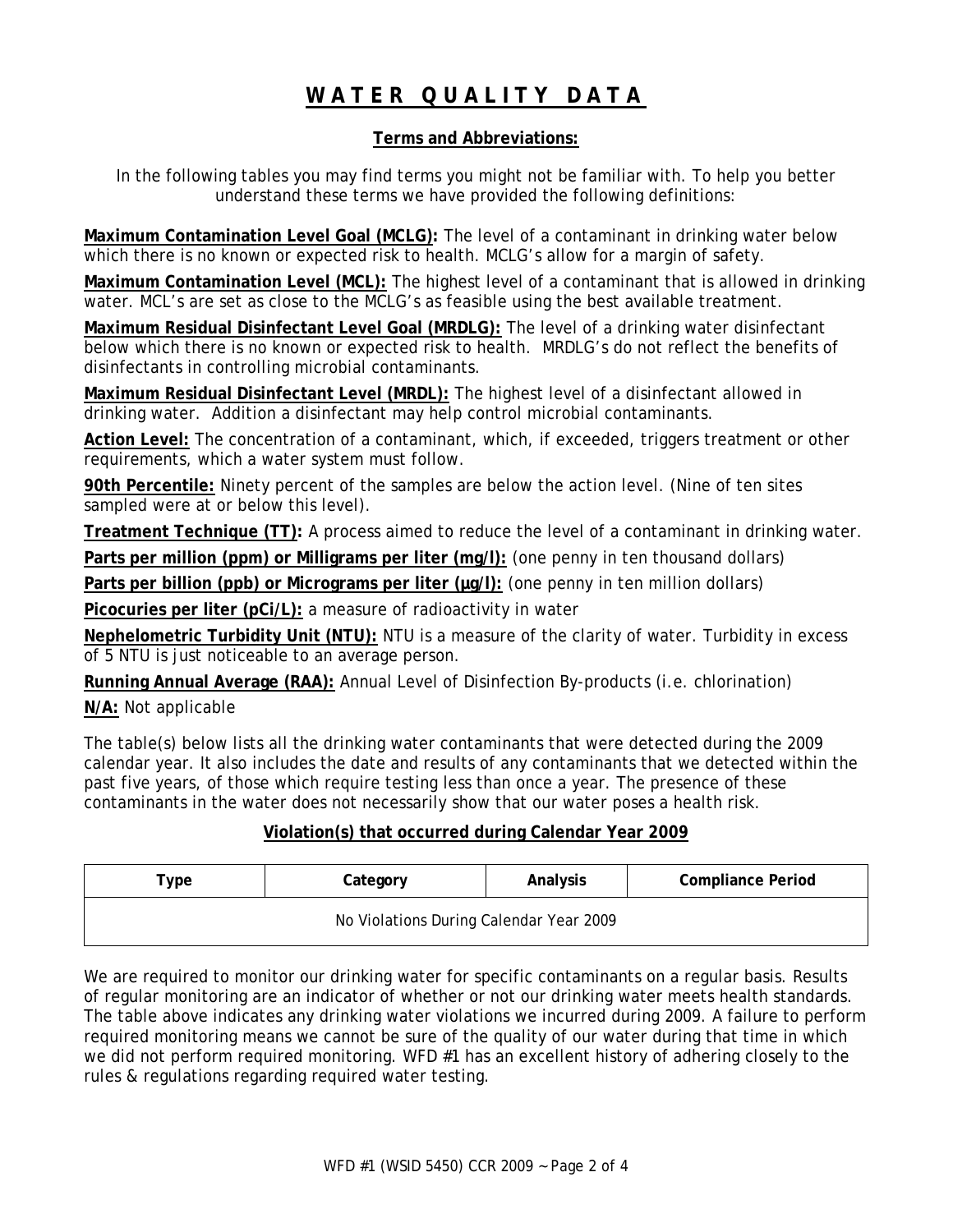# **WATER QUALITY DATA**

### **Level of Detected Contaminants**

| Microbiological                               | Result |  |  | <b>Typical Source</b> |  |  |  |
|-----------------------------------------------|--------|--|--|-----------------------|--|--|--|
| No Detected Results During Calendar Year 2009 |        |  |  |                       |  |  |  |

| Chemical<br>Contaminant | Collection<br>Date | Highest<br>Value | Range            | Unit       | <b>MCL</b> | <b>MCLG</b> | Likely source of detected<br>contaminant                                                              |
|-------------------------|--------------------|------------------|------------------|------------|------------|-------------|-------------------------------------------------------------------------------------------------------|
| Barium                  | 10/27/2005         | .051             | $.037 -$<br>.051 | ppm        | 2          |             | Discharge of drilling wastes;<br>discharge from metal<br>refineries; erosion of natural<br>deposits.  |
| Nitrate (as N)          | 3/27/2009          | 0.07             | 0.07             | ppm        | 10         | 10          | Runoff from fertilizer use;<br>leaching from septic tanks,<br>sewage; erosion of natural<br>deposits. |
| Turbidity               | 4/1/2005           | 5.73             | $0.08 -$<br>5.73 | <b>NTU</b> | $\cdot$ 1  |             | Soil Runoff/ Air Content                                                                              |
| <b>Iron</b>             | 4/1/2005           | 0.141            | 0.141            | MG/L       | .3         |             |                                                                                                       |

## **Turbidity Note:**

Turbidity has no health effects. However, turbidity can interfere with disinfection & provide a medium for microbial growth. Turbidity may indicate the presence of disease-causing organisms. These organisms include: bacteria, viruses and parasites that can cause symptoms such as nausea, cramps, diarrhea and occasional headaches.

## **Level of Detected Contaminants, Cont'd**

| Regulated<br>Radionuclides                    | Collection<br>Date | Highest<br>Value | Range | Unit | <b>MCL</b> | <b>MCLG</b> | Likely source of detected<br>contaminant |  |  |
|-----------------------------------------------|--------------------|------------------|-------|------|------------|-------------|------------------------------------------|--|--|
| No Detected Results in the Calender Year 2009 |                    |                  |       |      |            |             |                                          |  |  |

## **Level of Detected Contaminants, Cont'd**

| Regulated<br><b>Disinfection</b><br><b>By-Products</b>                    | Monitoring<br>Period | <b>RAA</b> | Range | Unit | <b>MCL</b> | <b>MCLG</b> | Likely source of detected<br>contaminant |  |
|---------------------------------------------------------------------------|----------------------|------------|-------|------|------------|-------------|------------------------------------------|--|
| No Detected Results During Calendar Year 2009 - Standby Chlorination Only |                      |            |       |      |            |             |                                          |  |